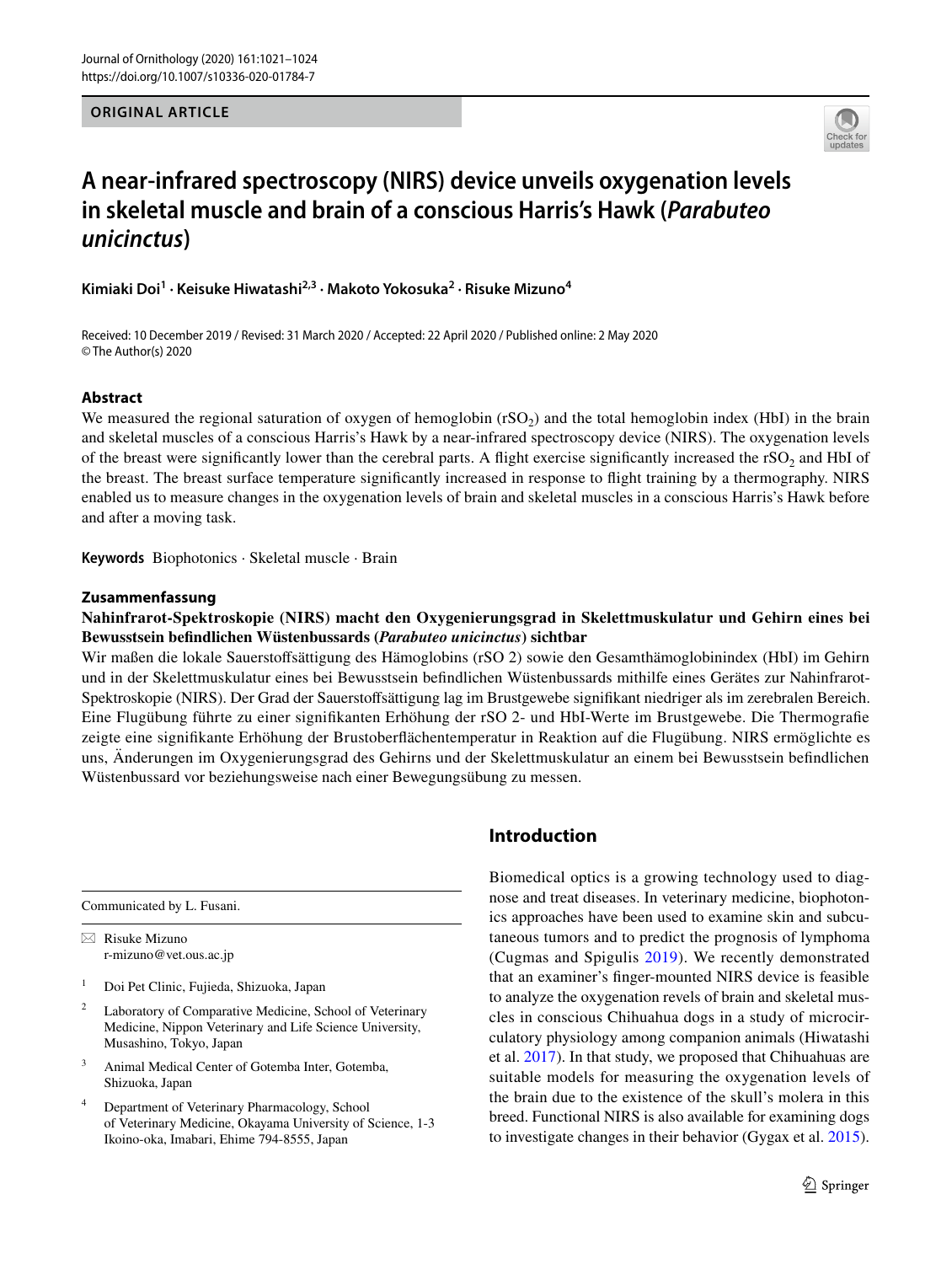In addition to NIRS, the use of a thermography device is a helpful noninvasive method for diagnosing dysfunctions of peripheral circulation, the growth of mammary cancer, and pain in patients (Ring and Ammer [2012\)](#page-3-3). In veterinary medicine, the detection of changes in the surface temperature by thermography has enabled the identifcation of orthopedic and infectious diseases, showing that a free-moving thermography device is advantageous and can be used without sedation or anesthetics (Tessier et al. [2003;](#page-3-4) Sathiyabarathi et al. [2016](#page-3-5)).

Harris's hawk is one of the popular birds for falconry. The owners of falconry birds pay close attention to the health of the birds. Thus radiographs, fne-needle aspirates, and biopsies are all used in the maintenance of avian health to prevent and diagnose wild avian diseases (e.g., infections, tumors, and unexpected bone fractures). However, it would be suggested that these methods have some disadvantages including radiation damage, unexpected bleedings, and pains. It is known that dysfunction of blood flow due to a cardiovascular disturbance can cause disease in both humans and animals; however, there has been no noninvasive method in veterinary medicine for detecting and quantifying changes in the peripheral blood fow of birds. We hypothesized that the fight task in falconry training would increase not only the blood fow and oxygenation levels but also the surface temperature in breast muscles of a Harris's hawk, and that cerebral autoregulation may govern the brain's circulation to be constant in response to exercise. We conducted the present study to investigate changes in the surface temperature of a Harris's hawk by thermography and to examine oxygenation levels using an NIRS device in the hawk's brain, breast, and legs before and after falconry training.

## **Materials and methods**

An 8-month-old male Harris's Hawk was tested. The hawk was being reared for falconry and free fight. The hawk underwent a daily examination of its health condition and physical state by a veterinarian. A tissue oxygenation monitor (model KN-15, Toccare, Astem Co., Kawasaki, Japan) and its NIRS probe were used (Kanayama and Niwayama [2014](#page-3-6)). The Toccare device's measurement method depends on spatially resolved NIRS with two LED light sources (770 and 830 nm). Using the Toccare enabled us to measure the rSO<sub>2</sub> (0–99%) and the HbI (0–1.0) of each organ at 5 mm depth with a sampling interval of 0.5 s. To determine the surface temperature at several body parts of the hawk, we used a thermography device (FLIR ONE, FLIR, Wilsonville, OR, USA). This device enabled us to analyze noninvasive measurements of the surface temperatures during 3 s to obtain a single measure.

This study was performed after obtaining approval regarding animal care in accord with Japan's Act regarding the welfare and management of animals in research. Before onset of the present study, the hawk had experience for falconry and free fight since he was young. We also spent 3 weeks for habituation of the hawk to measure NIRS and thermography. For NIRS measurement during habituation and the present study, the hawk was retained by a falconry casting jacket which was custom-made by Japanese avian shop and set at a supine position. We loosened the jacket holding and exposed breast and leg parts during NIRS measurements. Additionally, we recognized that it was helpful for obtaining NIRS values to insert a slide glass (1.3 mm in thickness) between NIRS light sources and bird skin due to thin skeletal muscle layer of breast and leg. We determined the measuring point of NIRS after the value curve reached to plateau. Collectively, these processes and contrivances enabled us to obtain stable values of NIRS.

We measured the oxygenation revels by NIRS and the surface temperatures by thermography at three parts of the hawk: brain, breast, and leg. Before the NIRS values were measured, we captured the surface temperature at the hawk's brain, breast, and leg. The measured parts of temperatures were the same site of NIRS examinations. To tightly adhere the NIRS probe against the skin and to prevent feather efects, we gently pushed feathers aside using ethanol-wetted cotton without plucking feathers. After the NIRS probe was securely attached, we could obtain a stable NIRS value within 10 s in the conscious hawk. To confrm changes in the values of NIRS and surface temperature in the hawk, we designed a fight exercise. As the fight exercise (conducted as one 30-min session per day in the open air), we enforced ten fights by the hawk between the trainer's arm and the top of a pole. We measured the values of NIRS and surface temperature before the exercise (pre-Ex), after the 30 min exercise (post-Ex), and after approx. 90 min exercise (rest). Sets of measurements were taken on the same day for 7 consecutive days of training. The NIRS and surface temperature values for the 7 days of training  $(n=7)$  are presented as the mean $\pm$ SE. To compare the values among pre-EX, post-EX, and rest in same measured parts, significant differences  $(p < 0.05)$  were determined by a one-way analysis of variance (ANOVA) followed by Dunnett's post hoc test. To compare the values among brain, breast, and leg in same measured time points, signifcant differences  $(p < 0.05)$  were determined by an ANOVA followed by Tukey's post hoc test.

## **Results**

Before the training exercise, i.e., at pre-Ex, the values of rSO<sub>2</sub> at the hawk's brain region  $(46 \pm 1\%, p < 0.05, n = 7)$ were signifcantly higher than those of the skeletal muscles (breast:  $29 \pm 1\%$ ,  $n = 7$ , and leg:  $24 \pm 2\%$ ,  $n = 7$ ). There were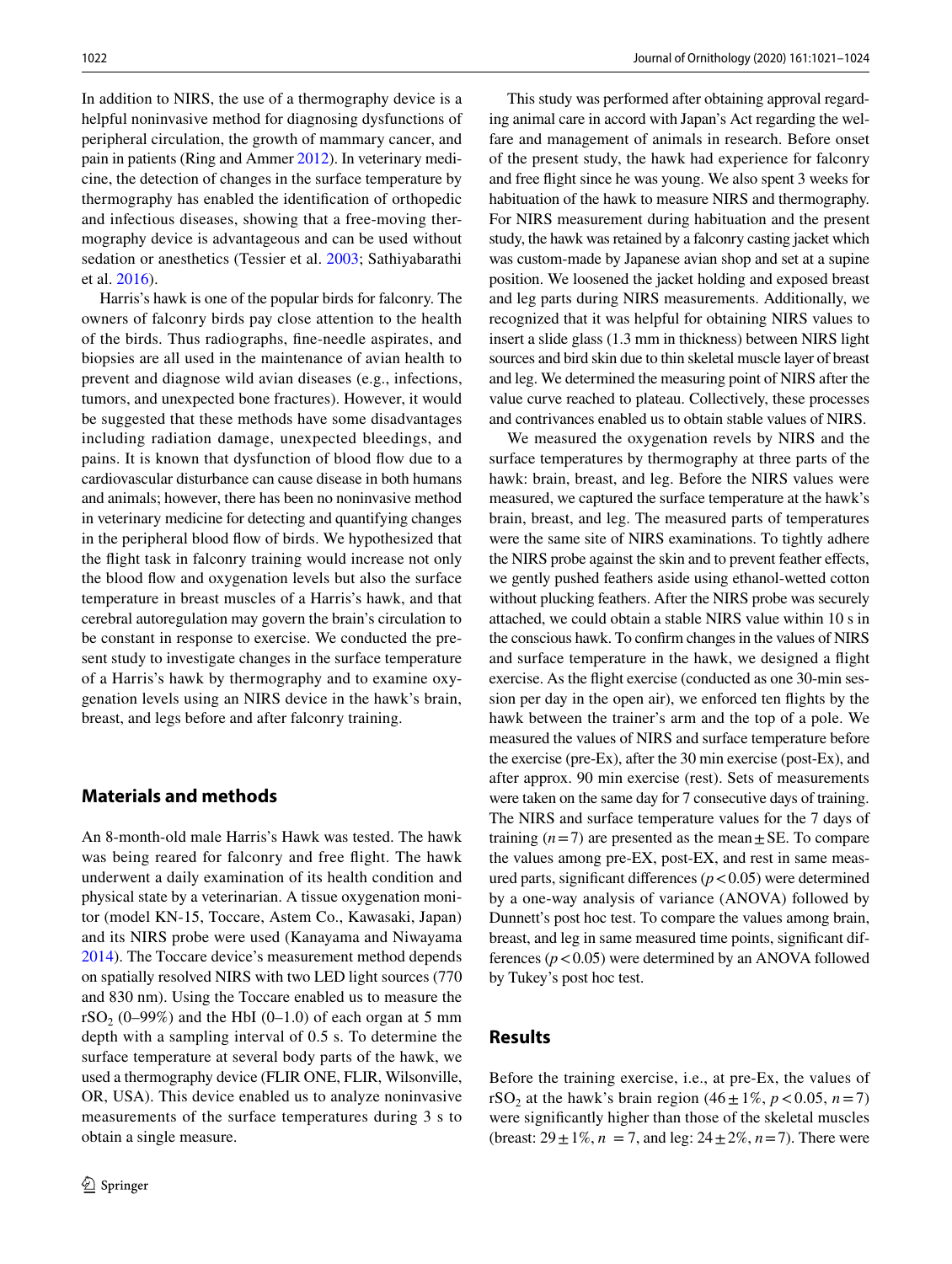no significant differences in the  $rSO<sub>2</sub>$  between the breast and leg (Fig. [1](#page-2-0)a). The  $rSO_2$  values of the skeletal muscles were signifcantly increased after exercise (post-Ex) and returned to the pre-Ex condition when the hawk was at rest (Fig. [1a](#page-2-0)). Even we enforced the flight exercise, the hawk's brain  $rSO<sub>2</sub>$ exhibited no changes (Fig. [1a](#page-2-0)).

The pre-Ex brain HbI values  $(26 \pm 3\%, p < 0.05, n = 7)$ were notably higher than those of the pre-Ex skeletal muscles (breast:  $3 \pm 0\%$ ,  $n = 7$ , leg:  $2 \pm 0\%$ ,  $n = 7$ ). There were no significant differences in the  $rSO<sub>2</sub>$  between the breast and leg (Fig. [1](#page-2-0)b). The brain  $rSO<sub>2</sub>$  values were 1.6 times higher (vs. breast) and 1.9 times higher (vs. leg), and the brain HbI values were 8.6–13 times higher than those of the other parts.



<span id="page-2-0"></span>**Fig. 1** Effects of flight exercise on the changes in  $rSO_2$  (a), total HbI (**b**), and surface temperature (**c**) at brain (red columns and symbols,  $n=7$ ), breast (blue columns and symbols,  $n=7$ ), and leg (green columns and symbols,  $n=7$ ) parts of a Harris's Hawk.  $* p < 0.05$  from pre-EX in the same part and  $\bar{p}$  < 0.05 among parts in the same period (color fgure online)

A signifcant increase in the HbI was observed only at the breast between before and after the fight exercise (Fig. [1](#page-2-0)b).

Unlike the  $rSO_2$  and HbI values, the pre-Ex surface temperatures were not signifcantly diferent among the brain, breast, and leg, with values distributed around 36 °C. The post-Ex surface temperatures at the breast were significantly increased (from pre-Ex  $36.9 \pm 0.4$  °C to post-Ex  $38.4 \pm 0.5$  °C) (Fig. [1c](#page-2-0)). At the rest period, the surface temperature values of the breast and leg returned to the pre-Ex level (rest, Fig. [1](#page-2-0)c).

## **Discussion**

Brain NIRS is a useful and advantageous tool for detecting cerebral oxygenation levels in local and microcirculatory spaces through the skin and bones, and it is currently used as a noninvasive clinical method for patients. In veterinary medical sciences, brain NIRS has been conducted in dogs (Cugmas and Spigulis [2019\)](#page-3-0). Morphologically, avian bones have unique characteristics such as a pneumatized structure' of bones, because birds evolved to fy. NIRS could detect changes in the cerebral oxygenation levels of songbirds in response to physiological stimuli and hypercapnia (Mottin et al. [2011](#page-3-7); Vignal et al. [2008\)](#page-3-8). The results of our present study of a Harris's Hawk also demonstrated that the Toccare enabled the measurement of brain oxygenation levels. Before exercise, the brain rSO<sub>2</sub> of the Harris's Hawk examined herein was  $46 \pm 1\%$ . We also found that variances of  $rSO<sub>2</sub>$  at the hawk's brain region were small compared to the breast and leg (Fig. [1](#page-2-0)a), suggesting that the Toccare may be a superior to measure brain NIRS device for avians. Our previous study demonstrated that the brain  $rSO<sub>2</sub>$  values of healthy Chihuahuas at rest were approx. 60% (Hiwatashi et al. [2017\)](#page-3-1), suggesting that there is room for further study regarding potential heterogeneity of cerebral oxygen levels between these species.

We also observed that at the pre-fight time point, the hawk's cerebral  $rSO_2$ , and HbI values were highest compared to the corresponding values of its skeletal muscles, suggesting that the blood fow supply to the brain and the oxygenation are maintained at high levels. The fight exercise significantly increased the  $rSO<sub>2</sub>$  and HbI in the hawk's breast but not in its brain. During the post-exercise rest period, the increased NIRS values returned to the pre-Ex levels. These fndings revealed that there was an exercise-dependent redistribution of blood supply to the breast skeletal muscles (Katayama and Saito [2019\)](#page-3-9) and an autoregulation of cerebral circulation (Willie et al. [2014](#page-3-10); Jessen [2001](#page-3-11)) in the Harris's Hawk. Collectively, our present fndings provide the frst report that an examiner's fnger-mounted NIRS device can detect changes in the oxygenation levels of the brain and skeletal muscles in a conscious Harris's Hawk. This device